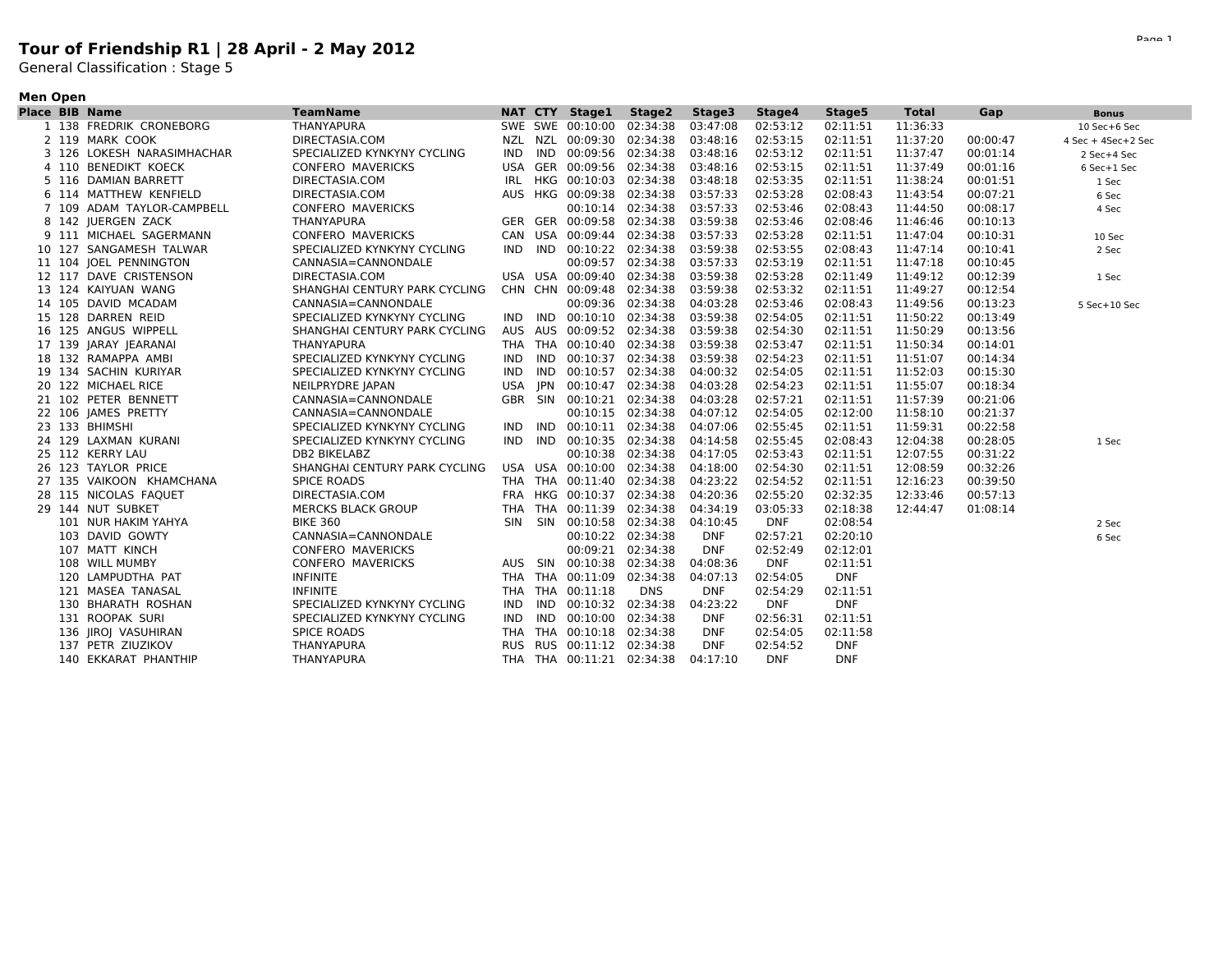#### **Men Junior**

| <b>Place BIB Name</b> |                        | <b>TeamName</b>             |      |     | NAT CTY Stage1 | Stage2                             | Stage3   | Stage4   | Stage5   | <b>Total</b> |          | Bonus                                 |
|-----------------------|------------------------|-----------------------------|------|-----|----------------|------------------------------------|----------|----------|----------|--------------|----------|---------------------------------------|
|                       | . 204 NAVEEN           | SPECIALIZED KYNKYNY CYCLING | IND. |     |                | IND 00:10:18 02:34:38 02:36:58     |          | 02:53:32 | 01:30:10 | 09:45:15     |          | 1 Sec + 5 Sec + 10 Sec+4 Sec+2 Sec    |
|                       | 2 206 NOPNAN POLKSORN  | POWER FORCE - RAMA 5        |      |     |                | THA THA 00:11:05 02:34:38 02:36:58 |          | 02:53:30 | 01:30:10 | 09:46:05     | 00:00:50 | $6$ Sec + $6$ Sec + $6$ Sec + $4$ Sec |
|                       | 3 205 NOPNON POLKASORN | POWER FORCE - RAMA 5        |      |     |                | THA THA 00:11:17 02:34:38 02:36:58 |          | 02:54:53 | 01:30:10 | 09:47:50     | 00:02:35 | $10$ Sec + 4 Sec + $1$ Sec + $1$ Sec  |
|                       | 4 202 SOMPECH JINO     | <b>INFINITE</b>             |      |     |                | THA THA 00:10:38 02:34:38 02:54:26 |          | 02:53:22 | 01:30:09 | 10:02:51     | 00:15:01 | $4$ Sec + 2 Sec+10 Sec+10 Sec         |
|                       | 5 207 SIVAKORN NAKCHOO | POWER FORCE - RAMA 5        |      |     |                | THA THA 00:11:15 02:34:38 02:54:57 |          | 02:54:18 | 01:30:10 | 10:04:59     | 00:17:09 | 2 Sec + 1 Sec + 2 Sec + 6 Sec         |
|                       | 6 203 GUNDE SVENSSON   | ттст                        |      |     |                | THA THA 00:11:53 02:34:38 03:12:32 |          | 03:27:39 | 01:30:32 | 10:57:14     | 00:52:15 |                                       |
|                       | 201 IZ IIAN SONG HO    | <b>ACS INTERNATIONAL</b>    | SIN  | SIN | 00:11:39       | <b>DNS</b>                         | 03:14:54 | 03:37:15 | 01:30:18 |              |          |                                       |

### **Men 30-39 years of age**

|              | Place BIB Name                 | TeamName                                                          |         |            | <b>NAT CTY Stage1</b> | Stage2                             | Stage3            | Stage4     | Stage5     | Total    |          | <b>Bonus</b>            |
|--------------|--------------------------------|-------------------------------------------------------------------|---------|------------|-----------------------|------------------------------------|-------------------|------------|------------|----------|----------|-------------------------|
| $\mathbf{1}$ | 327 NICOLAS MAGNAN             | <b>INFINITE</b>                                                   |         |            |                       | THA THA 00:09:32 02:32:51          | 03:51:06          | 02:52:02   | 02:12:29   | 11:37:45 |          | $5$ Sec + 6 Sec + 4 Sec |
|              | 2 324 PETER HOPE               | FUJI ASIA                                                         | AUS SIN |            |                       | 00:09:30 02:32:51 03:51:06         |                   | 02:52:07   | 02:12:29   | 11:37:55 | 00:00:10 | 4 Sec+2 Sec+2 Sec       |
|              | 3 316 NICK SWALLOW             | <b>CYCLEWORX</b>                                                  |         | GBR SIN    |                       | 00:09:55 02:32:51 03:51:06         |                   | 02:52:07   | 02:12:29   | 11:38:18 | 00:00:33 | 10 Sec                  |
|              | 4 318 DANNY FENG               | <b>CYCLEWORX</b>                                                  | SIN     | SIN        |                       | 00:10:15 02:32:51 03:51:07         |                   | 02:52:17   | 02:12:29   | 11:38:57 | 00:01:12 | 2 Sec                   |
|              | 5 329 BRYCE BENAT              | <b>TTCT</b>                                                       |         |            |                       | THA THA 00:10:17 02:32:51 03:51:08 |                   | 02:52:17   | 02:12:29   | 11:39:01 | 00:01:16 | 1 Sec                   |
|              | 6 328 PATRICE ROBUSTELLI       | <b>TTCT</b>                                                       |         |            |                       | THA THA 00:10:01 02:32:51 03:55:23 |                   | 02:51:24   | 02:12:29   | 11:41:58 | 00:04:13 | 10 Sec                  |
|              | 7 320 ROMEO CAMINGAO           | <b>EXCELLENT NOODLE</b>                                           | PHI     | PHI        |                       | 00:10:31 02:32:51 03:54:20         |                   | 02:52:07   | 02:12:29   | 11:42:09 | 00:04:24 | 4 Sec+1 Sec+4 Sec       |
|              | 8 309 BEN ARNOTT               | <b>CONFERO MAVERICKS</b>                                          | GBR SIN |            |                       | 00:10:08 02:32:51 03:54:20         |                   | 02:52:19   | 02:12:39   | 11:42:17 | 00:04:32 |                         |
|              | 9 325 MICHEL VELASCO           | FUJI ASIA                                                         | SIN SIN |            |                       | 00:09:52 02:32:51 03:55:23         |                   | 02:52:26   | 02:12:29   | 11:43:01 | 00:05:16 |                         |
|              | 10 308 BRIAN JOHNSEN           | <b>CONFERO MAVERICKS</b>                                          |         |            |                       | 00:09:36 02:32:51 03:55:23         |                   | 02:52:57   | 02:12:29   | 11:43:16 | 00:05:31 |                         |
|              | 11 338 WORAPHOT ATIKARNBODEE   | SAWASDEE HOTEL=BIKE STATION CY(THA THA 00:09:46 02:32:51 03:57:41 |         |            |                       |                                    |                   | 02:51:29   | 02:12:39   | 11:44:20 | 00:06:35 | 6 Sec                   |
|              | 12 307 ARON AKESSON            | COLOSSI.CC                                                        |         |            |                       | SWE HKG 00:09:46 02:32:51 03:57:41 |                   | 02:52:12   | 02:12:29   | 11:44:59 | 00:07:14 |                         |
|              | 13 319 RAYMOND QUECK           | DB2 BIKELABZ                                                      |         |            |                       | 00:10:00 02:32:51 03:57:40         |                   | 02:52:26   | 02:12:29   | 11:45:26 | 00:07:41 |                         |
|              | 14 302 DAVID COX               | ANZA                                                              |         |            |                       | 00:11:01 02:32:51 03:57:41         |                   | 02:52:33   | 02:12:29   | 11:46:35 | 00:08:50 |                         |
|              | 15 313 JODY CHAPMAN            | CONFERO MAVERICKS                                                 |         |            |                       | GBR SIN 00:10:32 02:32:51 03:57:41 |                   | 02:52:36   | 02:15:27   | 11:49:07 | 00:11:22 |                         |
|              | 16 303 GRAHAM DOLAN            | <b>BIKE 360</b>                                                   |         |            |                       | GBR GBR 00:10:12 02:32:51 04:01:20 |                   | 02:52:43   | 02:12:29   | 11:49:35 | 00:11:50 |                         |
|              | 17 333 RENE TABLANTE           | PLDT                                                              | PHI PHI |            |                       | 00:10:19 02:32:51                  | 04:05:42          | 02:52:41   | 02:12:29   | 11:54:02 | 00:16:17 |                         |
|              | 18 305 MD FAZBOI               | <b>BIKE 360</b>                                                   |         |            |                       | 00:10:11 02:32:51 04:11:11         |                   | 02:52:40   | 02:12:29   | 11:59:19 | 00:21:34 | 2 Sec+1Sec              |
|              | 19 346 SAKAMATO SHINYA         | N/A                                                               |         |            |                       | JPN JPN 00:11:03 02:32:51 04:07:38 |                   | 02:52:41   | 02:15:39   | 11:59:52 | 00:22:07 |                         |
|              | 20 339 PISSANU KITTIPAKORN     | SAWASDEE HOTEL=BIKE STATION CY(THA THA 00:10:08 02:32:51 04:12:04 |         |            |                       |                                    |                   | 02:52:49   | 02:12:29   | 12:00:21 | 00:22:36 |                         |
|              | 21 306 EDWARD CLUER            | COLOSSI.CC                                                        |         |            |                       | GBR HKG 00:10:22 02:32:51 04:13:57 |                   | 02:52:43   | 02:12:29   | 12:02:21 | 00:24:36 | 1 Sec                   |
|              | 22 310 DAVID WILKINS           | CONFERO MAVERICKS                                                 |         | GBR SIN    | 00:09:59 02:32:51     |                                    | 04:11:11          | 02:55:55   | 02:12:29   | 12:02:25 | 00:24:40 |                         |
|              | 23 322 RG ROA                  | <b>FITNESS FIRST</b>                                              |         |            |                       | PHI PHI 00:10:45 02:32:51 04:13:57 |                   | 02:52:30   | 02:12:29   | 12:02:32 | 00:24:47 |                         |
|              | 24 330 ALEXANDER LIAUW         | N/A                                                               |         |            |                       | 00:10:54 02:32:51 04:05:42         |                   | 02:54:27   | 02:20:13   | 12:04:07 | 00:26:22 |                         |
|              | 25 336 MARK RIVERA             | <b>PLDT</b>                                                       |         |            |                       | PHI PHI 00:11:15 02:32:51 04:12:29 |                   | 02:55:15   | 02:12:46   | 12:04:36 | 00:26:51 |                         |
|              | 26 345 ZENNON KAPRON           | SHANGHAI CENTURY PARK CYCLING USA USA 00:11:03 02:32:51 04:19:15  |         |            |                       |                                    |                   | 02:54:27   | 02:12:29   | 12:10:05 | 00:32:20 |                         |
|              | 27 304 GANESH SIVARAI          | <b>BIKE 360</b>                                                   |         |            |                       | SIN SIN 00:11:11 02:32:51 04:21:49 |                   | 02:53:27   | 02:12:29   | 12:11:47 | 00:34:02 |                         |
|              | 28 323 PAOLO SAULER            | FITNESS FIRST                                                     | PHI     |            |                       | PHI 00:10:52 02:32:51 04:12:04     |                   | 03:04:56   | 02:12:29   | 12:13:12 | 00:35:27 |                         |
|              | 29 343 VORAMONTEE THARINJAROEN | SAWASDEE HOTEL=BIKE STATION CY(THA THA 00:11:23 02:32:51 04:12:29 |         |            |                       |                                    |                   | 03:08:27   | 02:12:29   | 12:17:39 | 00:39:54 |                         |
|              | 30 340 STEPHEN PEPPER ROSS     | SAWASDEE HOTEL=BIKE STATION CY(THA THA 00:10:45 02:32:51 04:12:29 |         |            |                       |                                    |                   | 03:08:27   | 02:12:29   | 12:17:55 | 00:40:10 | 6 Sec+6 Sec             |
|              | 31 312 CHRIS NYONYINTONO       | CONFERO MAVERICKS                                                 |         |            |                       | GBR SIN 00:10:17 02:32:51 04:05:42 |                   | 02:54:05   | 02:37:03   | 12:19:58 | 00:42:13 |                         |
|              | 32 326 VINCENT TAM             | <b>INFINITE</b>                                                   |         |            |                       | THA THA 00:09:52 02:32:51 04:30:05 |                   | 02:57:16   | 02:12:29   | 12:22:13 | 00:44:28 | 10 Sec+ 10 Sec          |
|              | 33 301 ENDRE PEDERSEN          | ANZA                                                              |         |            |                       | NOR HKG 00:10:01 02:32:51          | 04:13:57          | 03:15:30   | 02:12:29   | 12:24:48 | 00:47:03 |                         |
|              | 34 317 CHRISTOPHER SWALLO      | <b>CYCLEWORX</b>                                                  | GBR SIN |            |                       | 00:11:19 02:32:51 04:20:06         |                   | 03:05:23   | 02:20:20   | 12:29:59 | 00:52:14 |                         |
|              | 35 315 RICHARD DONALDSON       | <b>CONFERO MAVERICKS</b>                                          |         |            |                       | GBR SIN 00:10:27 02:32:51 04:40:00 |                   | 03:11:03   | 02:12:37   | 12:46:58 | 01:09:13 |                         |
|              | 36 332 MAKOTO SHIMAMOTO        | <b>NEXT STAGE</b>                                                 | JPN     | <b>IPN</b> |                       | 00:11:20 02:32:51                  | 04:27:11          | 03:26:37   | 02:18:31   | 12:56:30 | 01:18:45 |                         |
|              | 37 331 HIROTOSHI OTA           | <b>NEXT STAGE</b>                                                 | JPN     | JPN        | 00:12:13 03:32:13     |                                    | 04:29:00          | 03:10:27   | 02:18:31   | 13:42:24 | 02:04:39 |                         |
|              | 311 GEOFF POLLARD              | CONFERO MAVERICKS                                                 | AUS SIN |            |                       | 00:10:34 02:32:51 05:02:45         |                   | 03:43:17   | <b>DNF</b> |          |          |                         |
|              | 314 ADRIO NIRO                 | CONFERO MAVERICKS                                                 | ITA SIN |            | 00:10:59 02:32:51     |                                    | <b>DNF</b>        | <b>DNF</b> | <b>DNF</b> |          |          |                         |
|              | 321 RIENZI DEL ROSARIO         | <b>FITNESS FIRST</b>                                              | PHI     | PHI        |                       |                                    |                   | <b>DNF</b> | <b>DNF</b> |          |          |                         |
|              | 334 FRITZ MARTINEZ             | PLDT                                                              | PHI     | PHI        | 00:11:15 02:32:51     |                                    | DNF               | 02:54:19   | <b>DNF</b> |          |          |                         |
|              | 335 GABRIEL LICHAUCO           | PLDT                                                              | PHI     | PHI        | 00:11:41 02:32:51     |                                    | <b>DNF</b>        | 03:17:15   | DNF        |          |          |                         |
|              | 337 TIMOTHY JOSEPT(TJ) ISLA    | PLDT                                                              | PHI     | PHI        | 00:11:06 02:32:51     |                                    | <b>DNF</b>        | 02:52:41   | 02:12:29   |          |          |                         |
|              | 341 TITIRAT DAOPRADUB          | SAWASDEE HOTEL=BIKE STATION CY(THA THA                            |         |            |                       |                                    |                   | <b>DNF</b> | <b>DNF</b> |          |          |                         |
|              | 342 ASUNIT LARPCHAROEN         | SAWASDEE HOTEL=BIKE STATION CY(THA THA 00:10:21 02:32:51 05:03:53 |         |            |                       |                                    |                   | <b>DNF</b> | 02:16:19   |          |          |                         |
|              | 347 GREG SVARC                 | <b>CYCLEWORX</b>                                                  | USA SIN |            | <b>DNS</b>            |                                    | 02:32:51 04:13:57 | 02:53:27   | 02:12:29   |          |          |                         |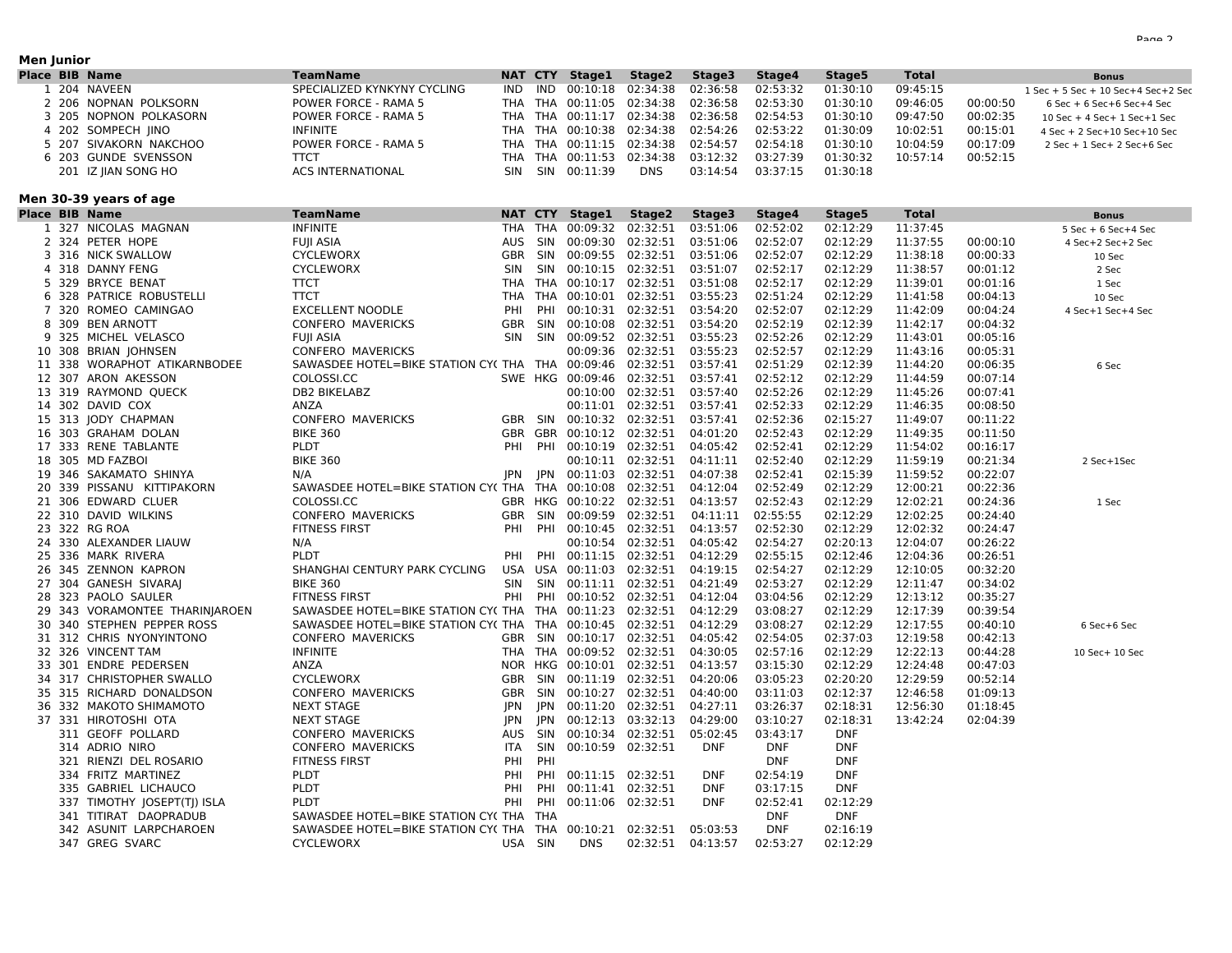| Men 40-49 years of age |  |                            |                                                                      |            |            |                           |                   |                          |                        |                      |              |          |                         |
|------------------------|--|----------------------------|----------------------------------------------------------------------|------------|------------|---------------------------|-------------------|--------------------------|------------------------|----------------------|--------------|----------|-------------------------|
| <b>Place BIB Name</b>  |  |                            | <b>TeamName</b>                                                      |            |            | NAT CTY Stage1            | Stage2            | Stage3                   | Stage4                 | Stage5               | <b>Total</b> |          | <b>Bonus</b>            |
|                        |  | 1 440 STEPHEN AMES         | OPTIMA CAPITAL MAVERICKS                                             |            |            |                           | 00:09:53 02:38:56 | 03:51:15                 | 02:51:47               | 02:13:56             | 11:45:39     |          | 2 Sec+6 Sec             |
|                        |  | 2 439 ALAN GRANT           | OPTIMA CAPITAL MAVERICKS                                             |            |            | GBR SIN 00:09:59 02:38:56 |                   | 03:51:15                 | 02:51:44               | 02:13:56             | 11:45:39     | 00:00:00 | 1 Sec+10 Sec            |
|                        |  | 3 407 ARNAUD SELUKOV       | ANZA                                                                 |            |            | 00:09:54 02:38:56         |                   | 03:51:15                 | 02:52:08               | 02:13:56             | 11:45:58     | 00:00:19 | 10 Sec+1 Sec            |
|                        |  | 4 416 JON MALNICK          | <b>CUORE SUISSE</b>                                                  |            |            | GBR THA 00:10:11 02:38:56 |                   | 03:51:15                 | 02:51:48               | 02:13:56             | 11:45:58     | 00:00:19 | 4 Sec+4 Sec             |
|                        |  | 5 422 YSMAEL GENDRANO      | <b>EXCELLENT NOODLE</b>                                              | PHI        | PHI        | 00:10:21 02:38:56         |                   | 03:51:15                 | 02:52:08               | 02:13:56             | 11:46:23     | 00:00:44 | $5$ Sec + 6 Sec + 2 Sec |
|                        |  | 6 438 DAI MATSUI           | NEXT STAGE                                                           | <b>JPN</b> | JPN        | 00:11:28 02:38:56         |                   | 03:51:20                 | 02:52:29               | 02:13:56             | 11:48:09     | 00:02:30 |                         |
|                        |  | 7 429 THOMAS WIEGAND       | MOBILE EDGE SPECIALIZED RACING-SI GER    GER    00:09:31    02:38:56 |            |            |                           |                   | 03:55:25                 | 02:52:49               | 02:13:56             | 11:50:37     | 00:04:58 |                         |
|                        |  | 8 403 RICHARD THEVENON     | ANZA                                                                 |            |            | 00:10:22 02:38:56         |                   | 04:04:20                 | 02:52:49               | 02:13:56             | 12:00:23     | 00:14:44 |                         |
|                        |  | 9 409 GUILLERMO HERRERA    | ANZA                                                                 |            |            | 00:10:02 02:38:56         |                   | 03:57:39                 | 03:00:07               | 02:13:56             | 12:00:34     | 00:14:55 | 6 Sec                   |
|                        |  | 10 419 FIDEL KREUZER       | <b>CUORE SUISSE</b>                                                  |            |            | GER THA 00:09:47 02:38:56 |                   | 03:57:39                 | 03:00:26               | 02:13:56             | 12:00:44     | 00:15:05 |                         |
|                        |  | 11 444 RICHARD PAINE       | OPTIMA CAPITAL MAVERICKS                                             |            |            | 00:10:05 02:38:56         |                   | 04:04:21                 | 02:54:08               | 02:13:56             | 12:01:22     | 00:15:43 | 4 Sec                   |
|                        |  | 12 445 CHRIS SZPOJNAROWICZ | OPTIMA CAPITAL MAVERICKS                                             |            |            | GBR SIN 00:10:28 02:38:56 |                   | 03:58:49                 | 03:00:06               | 02:13:56             | 12:02:15     | 00:16:36 |                         |
|                        |  | 13 427 LUCA BENEDINI       | <b>KYNKYNY</b>                                                       |            |            | ITA USA 00:10:12 02:38:56 |                   | 04:03:58                 | 03:00:16               | 02:13:56             | 12:07:18     | 00:21:39 |                         |
|                        |  | 14 404 STEPHEN PENNELL     | ANZA                                                                 |            |            |                           | 00:10:25 02:38:56 | 04:04:21                 | 03:00:13               | 02:13:56             | 12:07:51     | 00:22:12 |                         |
|                        |  | 15 426 STEPHEN SOSLER      | <b>KYNKYNY</b>                                                       | USA IND    |            | 00:10:25 02:38:56         |                   | 04:04:21                 | 03:00:40               | 02:13:56             | 12:08:18     | 00:22:39 |                         |
|                        |  | 16 421 DIRK NICOLAY        | DB2 BIKELABZ                                                         |            |            | 00:10:38 02:38:56         |                   | 04:04:21                 | 03:00:40               | 02:13:56             | 12:08:31     | 00:22:52 |                         |
|                        |  | 17 415 VEERACHAI SANGKARAT | <b>CUORE SUISSE</b>                                                  |            |            | THA THA 00:11:13 02:38:56 |                   | 04:04:21                 | 03:00:06               | 02:13:56             | 12:08:32     | 00:22:53 |                         |
|                        |  | 18 433 ROBERT MEEK         | <b>FUJI ASIA</b>                                                     |            |            | GBR GBR 00:11:23 02:38:56 |                   | 04:04:21                 | 03:00:15               | 02:13:56             | 12:08:51     | 00:23:12 |                         |
|                        |  | 19 441 ADAM HORLER         | OPTIMA CAPITAL MAVERICKS                                             |            |            |                           | 00:10:24 02:38:56 | 04:04:21                 | 03:01:48               | 02:13:56             | 12:09:11     | 00:23:32 | 10 Sec+4 Sec            |
|                        |  | 20 431 EFFANDY ROSLI       | MOBILE EDGE SPECIALIZED RACING-S SIN SIN 00:10:38 02:38:56           |            |            |                           |                   | 04:04:21                 | 03:02:24               | 02:13:56             | 12:10:14     | 00:24:35 | 1 Sec                   |
|                        |  | 21 428 MATT BARRETT        | <b>KYNKYNY</b>                                                       | GBR IND    |            | 00:10:38 02:38:56         |                   | 04:09:21                 | 03:00:14               | 02:13:56             | 12:13:05     | 00:27:26 |                         |
|                        |  | 22 417 HAMISH KEITH        | <b>CUORE SUISSE</b>                                                  |            |            | GBR THA 00:09:42 02:38:56 |                   | 04:22:07                 | 02:53:00               | 02:13:56             | 12:17:41     | 00:32:02 |                         |
|                        |  | 23 424 SILVESTER NUM       | <b>INFINITE</b>                                                      |            | THA THA    | 00:10:56 02:38:56         |                   | 04:14:51                 | 03:00:06               | 02:13:56             | 12:18:45     | 00:33:06 |                         |
|                        |  | 24 423 RUEL GENDRANO       | <b>EXCELLENT NOODLE</b>                                              | PHI        | PHI        | 00:11:02 02:38:56         |                   | 04:14:54                 | 02:59:58               | 02:13:56             | 12:18:46     | 00:33:07 |                         |
|                        |  | 25 414 FILIP DE TROETSEL   | <b>CUORE SUISSE</b>                                                  | BEL        | BEL        | 00:11:07 02:39:16         |                   | 04:14:51                 | 03:00:06               | 02:13:56             | 12:19:16     | 00:33:37 |                         |
|                        |  | 26 437 SATOSHI FUJIWARA    | NEXT STAGE                                                           | JPN        | JPN        | 00:11:10 02:38:56         |                   | 04:17:11                 | 02:59:52               | 02:13:56             | 12:21:05     | 00:35:26 |                         |
|                        |  | 27 410 KEITH POWELL        | COLOSSI.CC                                                           | GBR HKG    |            | 00:10:09 02:38:56         |                   | 04:22:28                 | 03:01:22               | 02:13:56             | 12:26:51     | 00:41:12 |                         |
|                        |  | 28 418 RENE BROTZGE        | <b>CUORE SUISSE</b>                                                  |            |            | SUI THA 00:10:38 02:38:56 |                   | 04:22:39                 | 03:02:16               | 02:13:56             | 12:28:19     | 00:42:40 | 6 Sec                   |
|                        |  | 29 408 DONAL LOUGHREY      | ANZA                                                                 |            |            | 00:11:20 02:38:56         |                   | 04:22:39                 | 03:01:43               | 02:13:56             | 12:28:34     | 00:42:55 |                         |
|                        |  | 30 411 GLEN PENDRY         | COLOSSI.CC                                                           |            |            | 00:11:41 02:38:56         |                   | 04:22:53                 | 03:01:22               | 02:13:56             | 12:28:48     | 00:43:09 |                         |
|                        |  | 31 406 ALAN BENSON         | ANZA                                                                 | IRL        | SIN        | 00:10:48 02:38:56         |                   | 04:22:39                 | 03:03:19               | 02:13:56             | 12:29:38     | 00:43:59 |                         |
|                        |  | 32 448 MARTIN LORENZO      | <b>PLDT</b>                                                          | PHI        | PHI        | 00:10:33 02:38:56         |                   | 04:14:53                 | 03:11:33               | 02:13:56             | 12:29:51     | 00:44:12 |                         |
|                        |  | 33 443 PAUL DALTON         | OPTIMA CAPITAL MAVERICKS                                             | AUS        | SIN        | 00:10:19 02:38:56         |                   | 04:27:37                 | 03:01:01               | 02:13:56             | 12:31:49     | 00:46:10 |                         |
|                        |  | 34 447 PETER GONZALEZ      | <b>PLDT</b>                                                          | PHI        | PHI        | 00:10:55 02:38:56         |                   | 04:32:41                 | 03:01:01               | 02:13:56             | 12:37:29     | 00:51:50 |                         |
|                        |  | 35 434 KEITH RUSSELL       | N/A                                                                  |            | GBR GBR    | 00:11:08 02:38:56         |                   | 04:32:41                 | 03:01:01               | 02:13:56             | 12:37:42     | 00:52:03 |                         |
|                        |  | 36 449 ALLEN LUETH         | SHANGHAI CENTURY PARK CYCLING                                        |            |            | USA USA 00:10:32 02:38:56 |                   | 04:22:39                 | 03:18:38               | 02:13:56             | 12:44:41     | 00:59:02 |                         |
|                        |  | 37 442 MATT LODGE          | OPTIMA CAPITAL MAVERICKS                                             |            |            | 00:10:07 02:38:56         |                   | 04:52:44                 | 03:00:42               | 02:13:56             | 12:56:25     | 01:10:46 |                         |
|                        |  | 38 453 STEPHEN CAMPBELL    | TWICKENHAM CYCLING CLUB                                              |            |            | GBR GBR 00:10:28 02:38:56 |                   | 04:36:00                 | 03:19:39               | 02:13:56             | 12:58:58     | 01:13:19 | 1 Sec                   |
|                        |  | 39 405 JOHN BATEMAN        | ANZA                                                                 |            |            |                           | 00:11:24 02:38:56 | 04:36:00                 | 03:20:28               | 02:13:56             | 13:00:44     | 01:15:05 |                         |
|                        |  | 40 412 GILLES BANZIGER     | <b>CUORE SUISSE</b>                                                  |            |            | SUI THA 00:10:39 02:38:56 |                   | 04:38:24                 | 03:20:43               | 02:13:56             | 13:02:38     | 01:16:59 |                         |
|                        |  | 41 430 CHINHIM NEO         | MOBILE EDGE SPECIALIZED RACING-SI SIN                                |            | SIN        | 00:10:30 02:38:56         |                   | 04:36:00                 | 03:23:45               | 02:13:56             | 13:03:07     | 01:17:28 |                         |
|                        |  | 42 450 HIDEO KUDO          | SHANGHAI CENTURY PARK CYCLING                                        | JPN        | <b>JPN</b> | 00:11:40 02:38:56         |                   | 04:52:56                 | 03:34:38               | 02:13:56             | 13:32:06     | 01:46:27 |                         |
|                        |  | 43 402 COLIN WHITEHEAD     | ANZA                                                                 | <b>GBR</b> |            | 00:11:28 02:38:56         |                   | 04:45:06                 | 03:23:59               | 02:34:54             | 13:34:23     | 01:48:44 |                         |
|                        |  | 401 MARK HALLER            | ANZA                                                                 | GBR        | SIN        | 00:09:40 02:38:56         |                   | <b>DNF</b>               | 03:03:19               | 02:13:56             |              |          | 2 Sec                   |
|                        |  | 413 ROGER BURKHALTER       | <b>CUORE SUISSE</b>                                                  | SUI        | <b>THA</b> |                           |                   |                          | <b>DNS</b>             | <b>DNS</b>           |              |          |                         |
|                        |  | 425 DOUGLAS SMITH          | <b>KYNKYNY</b>                                                       | GBR IND    |            | 00:10:38 02:59:45         |                   | <b>DNF</b>               | 03:02:23               | 02:13:56             |              |          |                         |
|                        |  | 432 PATRICK DUBRAVICA      | <b>SPICE ROADS</b>                                                   | AUS THA    |            |                           |                   |                          | <b>DNF</b>             | <b>DNF</b>           |              |          |                         |
|                        |  | 435 DANIEL BROWN           | N/A                                                                  | GBR GBR    |            | 00:10:56 02:38:56         |                   | 04:15:34                 | <b>DNF</b>             | 02:13:56             |              |          |                         |
|                        |  | 436 GOICHI MATSUI          | NEXT STAGE                                                           | JPN JPN    |            | 00:11:54 03:21:53         |                   | <b>DNF</b><br><b>DNF</b> | <b>DNF</b><br>03:01:25 | 02:13:56<br>02:13:56 |              |          |                         |
|                        |  | 451 BERGGREN BJORN         | SHANGHAI CENTURY PARK CYCLING                                        |            |            | 00:10:51 02:38:56         |                   | <b>DNF</b>               | <b>DNF</b>             |                      |              |          |                         |
|                        |  | 452 JOS WALLIG             | SIAM BIKE TOUR PHUKET                                                |            |            | 00:10:08 02:38:56         |                   |                          |                        | 02:13:56             |              |          |                         |